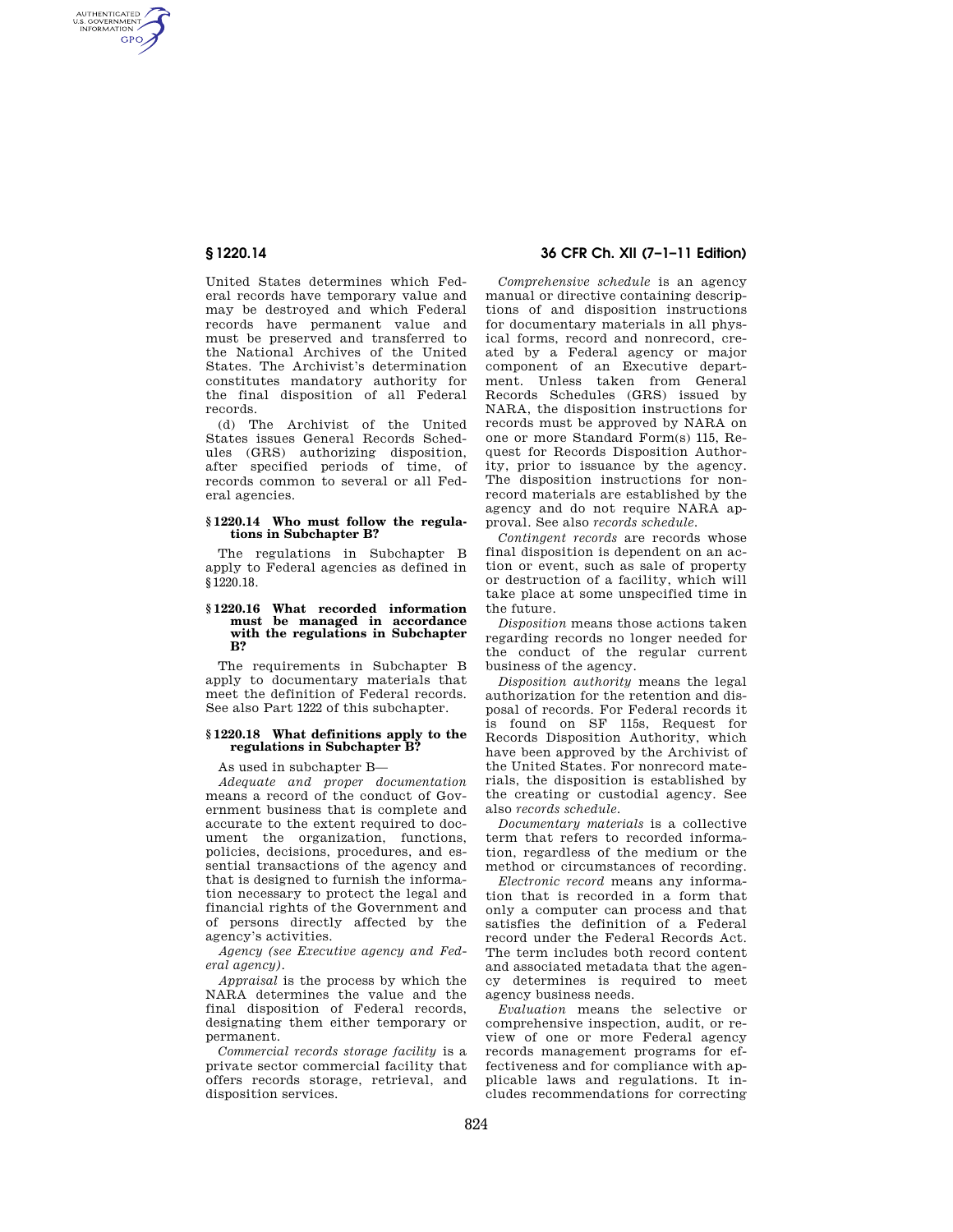## **National Archives and Records Administration § 1220.18**

or improving records management policies and procedures, and follow-up activities, including reporting on and implementing the recommendations.

*Executive agency* means any executive department or independent establishment in the Executive branch of the U.S. Government, including any wholly owned Government corporation.

*Federal agency* means any executive agency or any establishment in the Legislative or Judicial branches of the Government (except the Supreme Court, Senate, the House of Representatives, and the Architect of the Capitol and any activities under his direction). (44 U.S.C. 2901(14)).

*Federal records (see records)*.

*File* means an arrangement of records. The term denotes papers, photographs, maps, electronic information, or other recorded information regardless of physical form or characteristics, accumulated or maintained in filing equipment, boxes, on electronic media, or on shelves, and occupying office or storage space.

*Information system* means the organized collection, processing, transmission, and dissemination of information in accordance with defined procedures, whether automated or manual.

*Metadata* consists of preserved contextual information describing the history, tracking, and/or management of an electronic document.

*National Archives of the United States*  is the collection of all records selected by the Archivist of the United States because they have sufficient historical or other value to warrant their continued preservation by the Federal Government and that have been transferred to the legal custody of the Archivist of the United States, currently through execution of a Standard Form (SF) 258 (Agreement to Transfer Records to the National Archives of the United States). See also *permanent record.* 

*Nonrecord materials* are those Federally owned informational materials that do not meet the statutory definition of records (44 U.S.C. 3301) or that have been excluded from coverage by the definition. Excluded materials are extra copies of documents kept only for reference, stocks of publications and processed documents, and library or

museum materials intended solely for reference or exhibit.

*Permanent record* means any Federal record that has been determined by NARA to have sufficient value to warrant its preservation in the National Archives of the United States, even while it remains in agency custody. Permanent records are those for which the disposition is permanent on SF 115, Request for Records Disposition Authority, approved by NARA on or after May 14, 1973. The term also includes all records accessioned by NARA into the National Archives of the United States.

*Personal files* (also called *personal papers*) are documentary materials belonging to an individual that are not used to conduct agency business. Personal files are excluded from the definition of Federal records and are not owned by the Government.

*Recordkeeping requirements* means all statements in statutes, regulations, and agency directives or other authoritative issuances, that provide general or specific requirements for Federal agency personnel on particular records to be created and maintained by the agency.

*Recordkeeping system* is a manual or electronic system that captures, organizes, and categorizes records to facilitate their preservation, retrieval, use, and disposition.

*Records* or *Federal records* is defined in 44 U.S.C. 3301 as including ''all books, papers, maps, photographs, machine readable materials, or other documentary materials, regardless of physical form or characteristics, made or received by an agency of the United States Government under Federal law or in connection with the transaction of public business and preserved or appropriate for preservation by that agency or its legitimate successor as evidence of the organization, functions, policies, decisions, procedures, operations or other activities of the Government or because of the informational value of the data in them (44 U.S.C. 3301).'' (See also §1222.10 of this part for an explanation of this definition).

*Records center* is defined in 44 U.S.C. 2901(6) as an establishment maintained and operated by the Archivist (NARA Federal Records Center) or by another